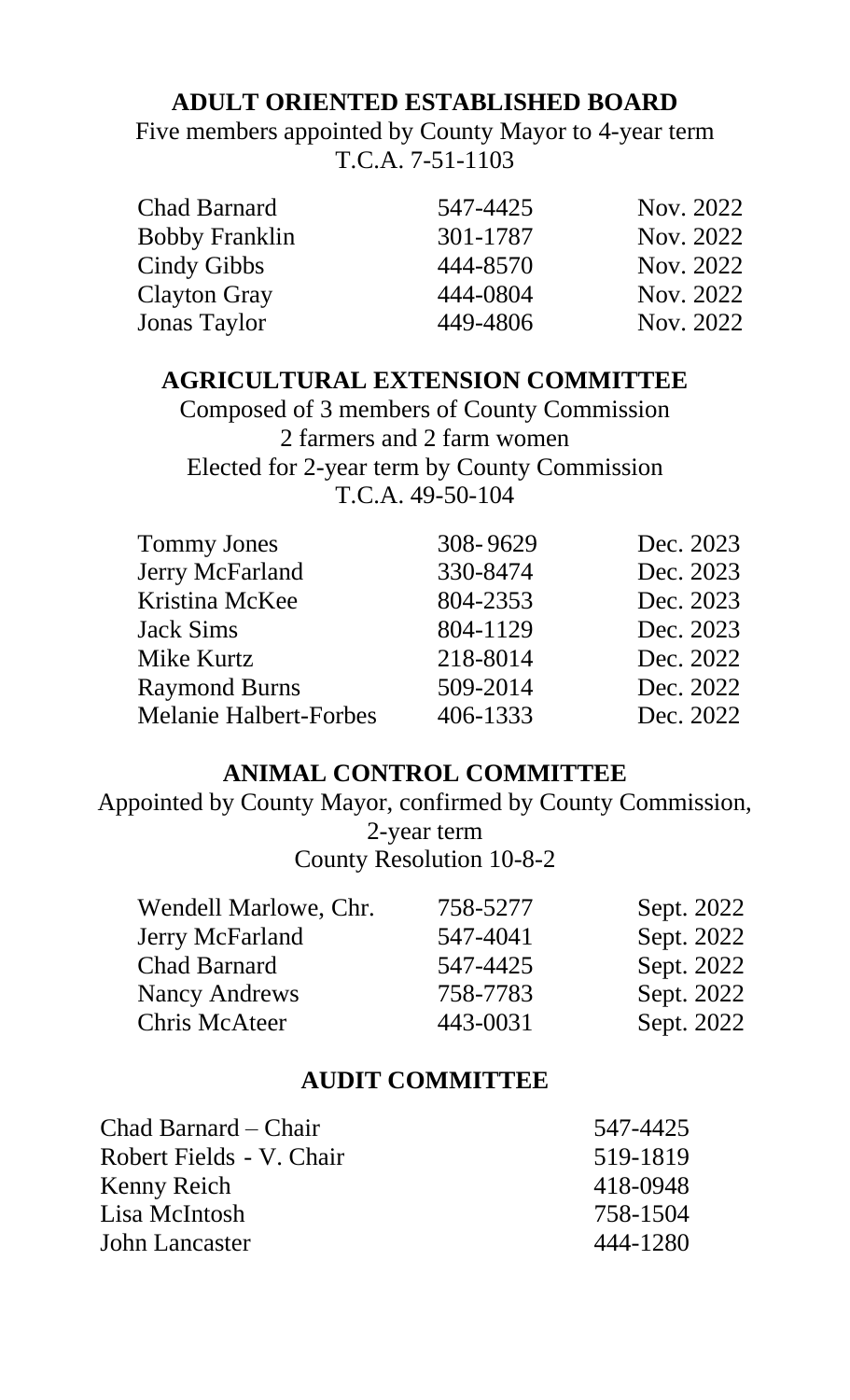# **BEER BOARD**

Elected to 2-year terms by County Commission

| <b>Wayne Beadle</b> | 286-2168 | <b>May 2021</b> |
|---------------------|----------|-----------------|
| <b>Ken Davis</b>    | 319-8751 | <b>May 2021</b> |
| Allen Major         | 286-2538 | <b>May 2021</b> |
| <b>Sherry Hyder</b> | 483-9073 | <b>May 2021</b> |
| Jay White           | 444-0909 | <b>May 2021</b> |
| Mike Jennings       | 444-0585 |                 |

# **BOARD OF EDUCATION**

Elected by voters in zone

| Carrie Pfeiffer                           |          | Zone 1 Sept. 2024   |
|-------------------------------------------|----------|---------------------|
| Voting Districts 1,8,18,22                |          | 406-5567            |
| <b>Bill Robinson</b>                      |          | Zone 2 Sept. 2022   |
| Voting Districts 7, 9, 12, 20, 21         |          | 804-1580            |
| Melissa Lynn                              | Zone $3$ | Sept. 2024          |
| Voting Districts 11, 13, 14, 16           |          | 517-8684            |
| Linda Armistead                           |          | Zone 4 Sept. $2022$ |
| Voting District 2,3 8, 10, 16, 22, 25     |          | 754-5410            |
| <b>Larry Tomlinson</b>                    |          | Zone $5$ Sept. 2024 |
| Voting District 6, 15, 17, 19, 20, 21, 24 |          | 566-6593            |
| <b>Kimberly McGee</b>                     | Zone 6   | Sept. 2022          |
| Voting District 7, 14, 17, 21, 23, 24, 25 |          | 478-7828            |
| Jamie Farough                             | Zone 7   | Sept. 2024          |
| Voting District 4,5,6,17,19,22,23,25      |          | 784-5993            |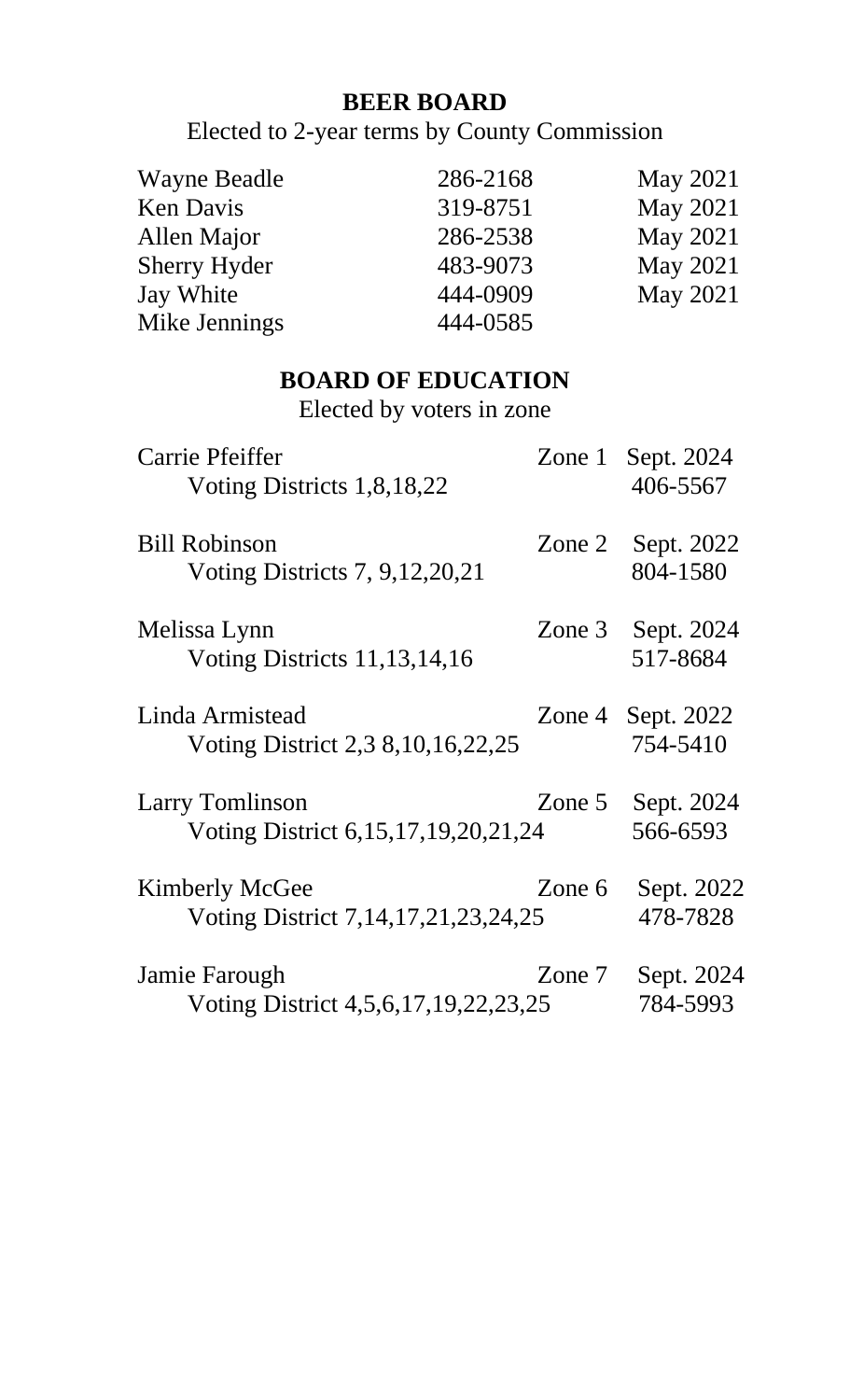# **BOARD OF EQUALIZATION**

Elected to 2-year terms by County Commission except Lebanon & Mt. Juliet representative elected by City

T.C.A. 67-1-401

| 812-1469 | Jan. 2023  |
|----------|------------|
| 969-6327 | April 2024 |
| 286-2648 | April 2024 |
|          | April 2024 |
| 403-3148 | April 2024 |
| 758-8347 | April 2024 |
|          | 218-4341   |

# **BOARD OF HEALTH**

See T.C.A. 68-2-601 Elected to 4-year terms by County Commission

| Randall Hutto, County Mayor              | 444-1383           |  |
|------------------------------------------|--------------------|--|
| Jeff Luttrell, Director of Schools       | 444-3282           |  |
| Scott Benson, LSSD Director of Schools   | 444-6060           |  |
| Chris McAteer, D.V.M.                    | 443-0031 Jan. 2024 |  |
| James Morris, III, M.D.                  | 430-0026 Jan. 2024 |  |
| Wayne Wells, M.D.                        | 443-0730 Jan. 2024 |  |
| Teresa Larkins, D.M.D.                   | 444-3932 Jan. 2024 |  |
| <b>Julie Mills</b>                       | 444-4487 Jan. 2024 |  |
| <b>Bryon Pirtle</b>                      | 430-0279 Jan. 2024 |  |
| <b>Adalberto Valdez, Health Director</b> | 444-5325           |  |
| Ex-Officio member                        |                    |  |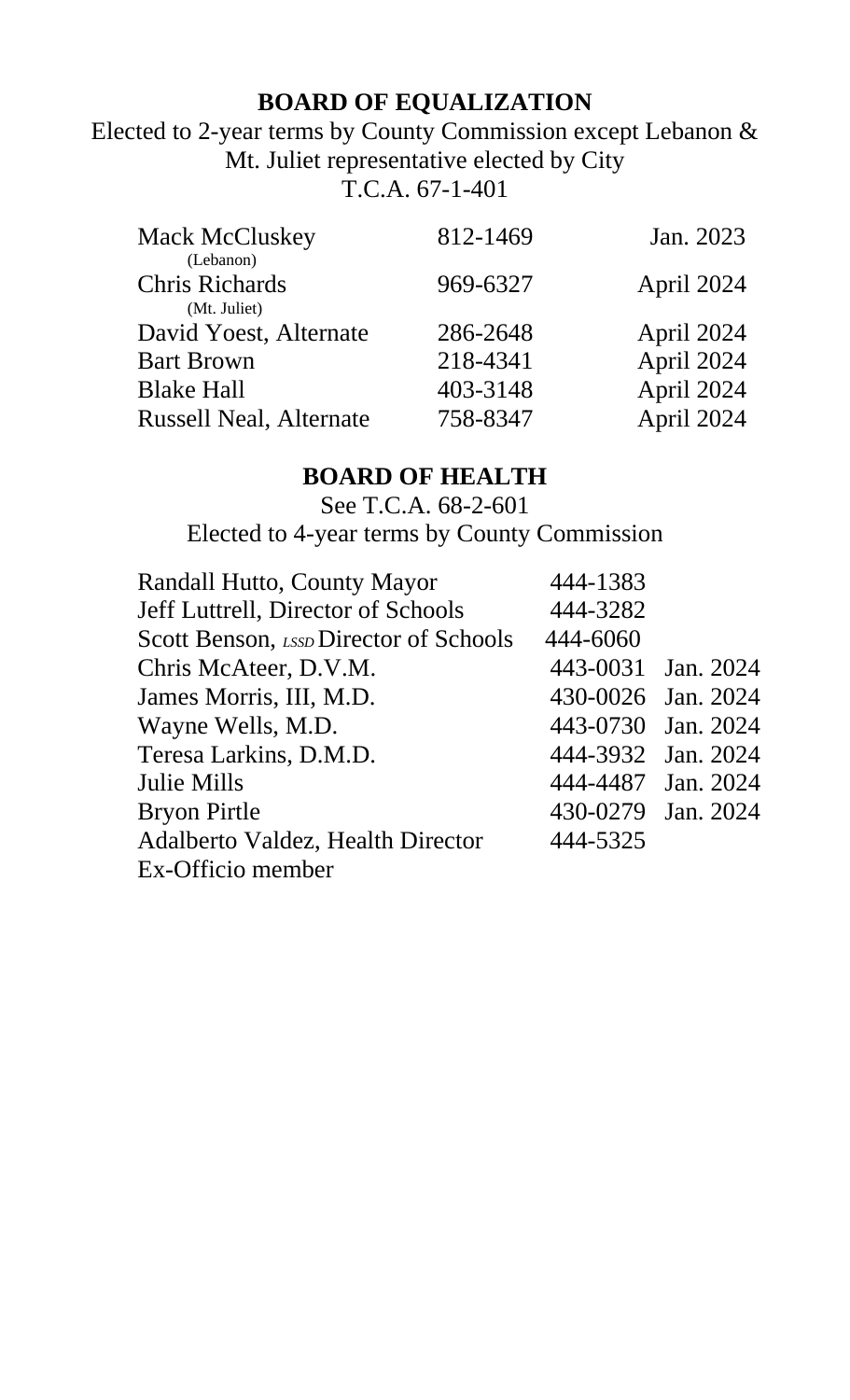# **CONSTABLE**

Elected to 4-year terms by voters in zone

| Jacob Austin<br>Voting Districts 1,2,8,18,22                  | Zone 1 | 345-0446 |
|---------------------------------------------------------------|--------|----------|
| <b>Wesley Thompson</b><br>Voting District 7, 9,12,20,21       | Zone 2 | 286-2057 |
| <b>Frank Guzman</b><br>Voting Districts 3, 11, 13, 14, 16     | Zone 3 | 419-2066 |
| <b>Jenny Lenning-Faulk</b><br>Voting Districts 4, 10,23,24,25 | Zone 4 | 642-9545 |
| Ronnie Greer<br>Voting Districts 5, 6, 15, 17, 19             | Zone 5 | 444-1595 |

## **DEVELOPMENT BOARD LEBANON-WILSON COUNTY**

| Rick Bell, City Mayor       | 443-2839 |
|-----------------------------|----------|
| <b>Mack McCluskey</b>       | 547-0304 |
| Randall Hutto, County Mayor | 444-1383 |
| Sue Vanatta                 | 218-5526 |
| Paul Abercrombie            | 444-6644 |

## **DEVELOPMENT BOARD MT. JULIET-WILSON COUNTY**

| James Maness, Mayor         | 754-4204 |
|-----------------------------|----------|
| <b>Shawn Glover</b>         | 758-1280 |
| <b>Michael Robinson</b>     | 754-2019 |
| Randall Hutto, County Mayor | 444-1383 |
| <b>John Gentry</b>          | 689-3890 |
| Dan Walker                  | 754-9397 |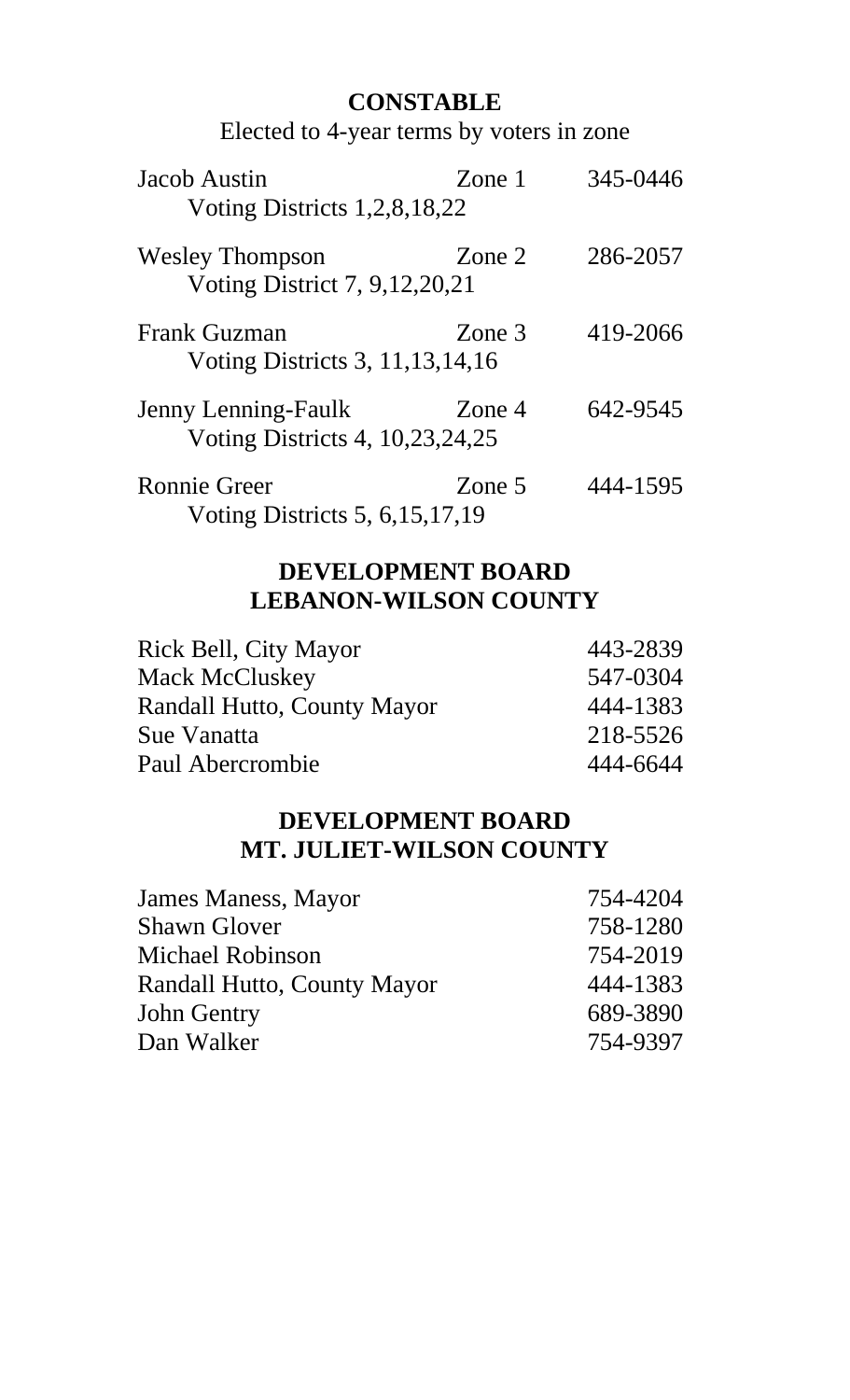# **EMERGENCY COMMUNICATIONS DISTRICT BOARD**

Elected to 4-year terms T.C.A. 7-86-105

| <b>Terry Ashe</b>                | 547-0277 | <b>May 2023</b> |
|----------------------------------|----------|-----------------|
| <b>Fred Burton</b>               | 449-3402 | <b>May 2023</b> |
| <b>Jordan Beasley</b>            | 444-8940 | <b>May 2023</b> |
| <b>Ron Britt</b>                 | 758-0829 | <b>May 2024</b> |
| <b>Ken Davis</b>                 | 449-6790 | <b>May 2024</b> |
| <b>Larry Stone</b>               | 444-8104 | <b>May 2024</b> |
| David Hale                       | 444-2573 | <b>May 2026</b> |
| <b>Jeff Tunks</b>                | 406-1579 | <b>May 2026</b> |
| <b>Bobby Howard</b>              | 618-0560 | <b>May 2026</b> |
| Mike Jennings, Attorney 444-0585 |          |                 |
|                                  |          |                 |

### **ETHICS COMMITTEE**

County Commission Resolution 07-5-12 Appointed by County Mayor, confirmed by County Commission to 1-year term

| Mike Kurtz          | 218-8014 | Sept. 2022 |
|---------------------|----------|------------|
| <b>Terry Ashe</b>   | 547-7880 | Sept. 2022 |
| <b>Chris Dowell</b> | 812-2972 | Sept. 2022 |
| <b>Rick Brown</b>   | 506-4828 | Sept. 2022 |
| Earl Ray            | 443-3817 | Sept. 2022 |

### **GIS COMMITTEE**

County Resolutions 05-1-5 & 09-5-12

| 449-2836           |
|--------------------|
| 202-5131           |
| 453-0821           |
| 449-2473           |
| 443-3647 ext. 2318 |
| 443-3647           |
| 773-6233           |
| 773-6237           |
| 443-1210           |
| 449-7155           |
| 449-7155           |
|                    |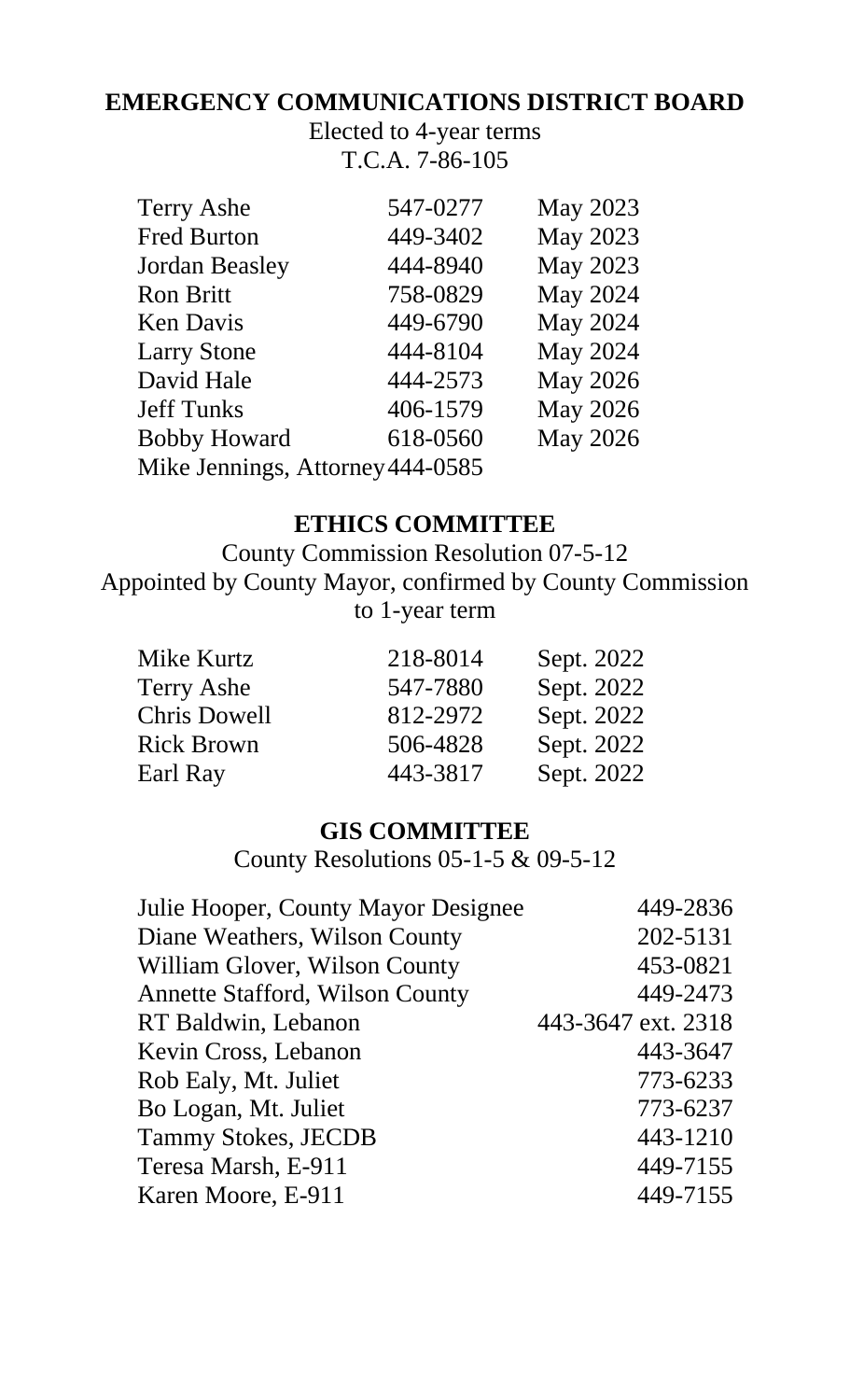# **HEALTH AND EDUCATIONAL FACILITIES BOARD**

Elected to 6-year terms by County Commission T.C.A. 48-101-307

| Tina Winfree                     | 443-1411 | <b>May 2025</b> |
|----------------------------------|----------|-----------------|
| Todd Tressler, Sr.               | 444-1663 | <b>May 2025</b> |
| Veronica Bender                  | 758-7008 | <b>May 2027</b> |
| John H. Bradshaw                 | 444-1280 | May 2027        |
| Dell Gibson                      | 444-6981 | <b>May 2027</b> |
| Debbie Joines                    | 337-9993 | May 2023        |
| <b>Britt Linville</b>            | 390-9420 | <b>May 2023</b> |
| <b>Robert Rochelle, Attorney</b> | 443-8750 |                 |

# **INDUSTRIAL DEVELOPMENT BOARD**

T.C.A. 7-53-301. Elected to 6-year terms. See Charter Book 2, page 152, Register of Deeds Office

| <b>Elmer Richerson</b>           | 443-3423 | Jan. 2026 |
|----------------------------------|----------|-----------|
| <b>Phil Smartt</b>               | 773-9505 | Jan. 2026 |
| Ed James                         | 804-6923 | Jan. 2026 |
| <b>Jay Morris</b>                | 690-9931 | Jan. 2028 |
| <b>Tiffany Wright</b>            | 497-6389 | Jan. 2028 |
| <b>Terry McPeak</b>              | 289-6903 | Jan. 2028 |
| John Bryan                       | 443-1411 | Jan. 2024 |
| Lon Mires                        | 444-7923 | Jan. 2024 |
| Luke Winchester                  | 300-5634 | Jan. 2024 |
| <b>Robert Rochelle, Attorney</b> | 443-8750 |           |

#### **Judicial Commissioners**

Elected on terms established by the County Commission upon recommendation of the Judicial Committee Resolution 20-11-11

| Lisa Coltogirone, Director | January 2025  |
|----------------------------|---------------|
| <b>Randall Carson</b>      | March 2023    |
| LaKeisha Davis             | December 2024 |
| <b>Felicia Hale</b>        | January 2023  |
| John LaFever               | February 2023 |
| <b>James Marrs</b>         | March 2023    |
| Roger Marsh                | October 2022  |
| <b>Brett Rozell</b>        | April 2023    |
| <b>Stacy Swindell</b>      | February 2023 |
| Pat Tuggle                 | February 2024 |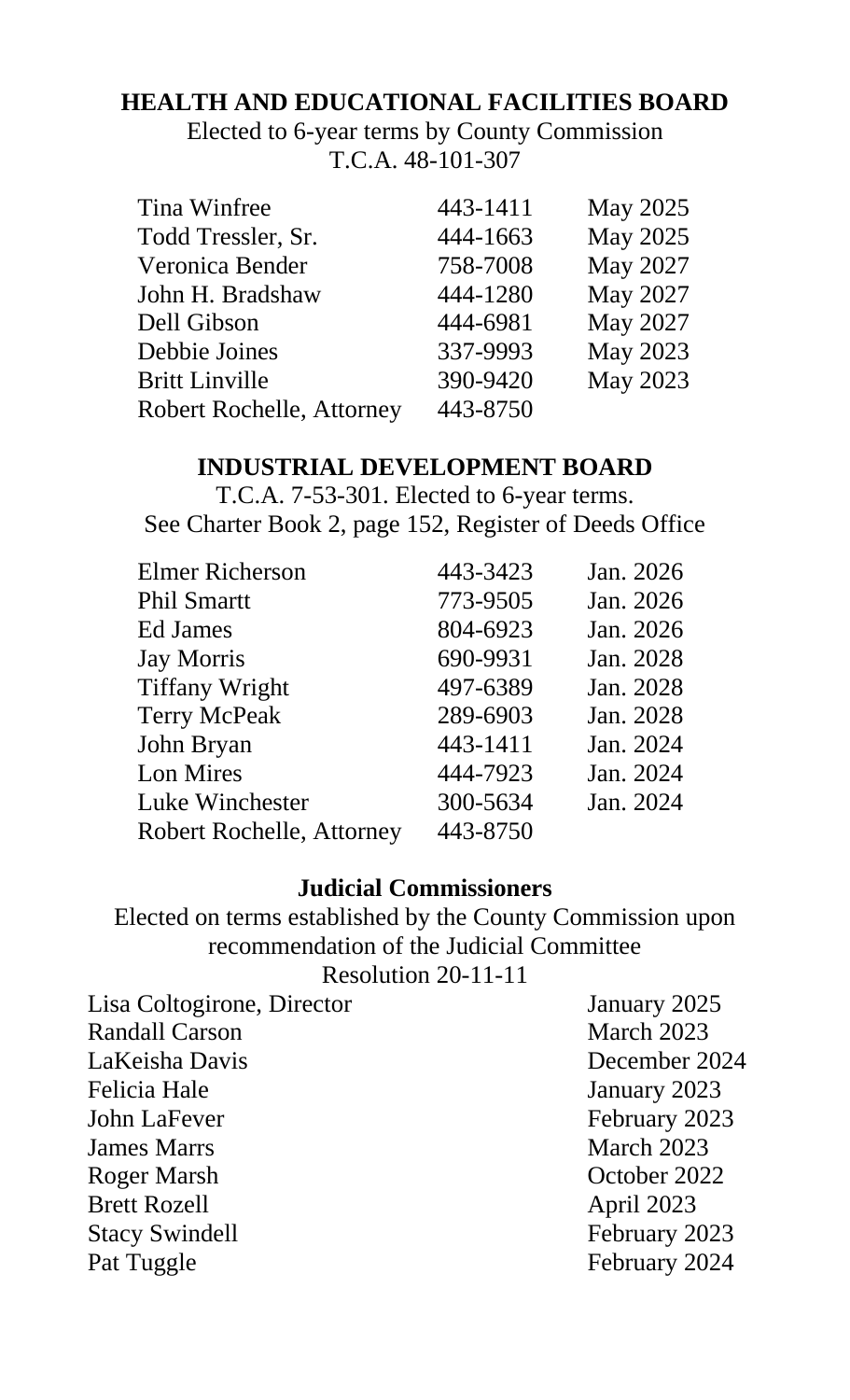# **LIBRARY BOARD**

Elected to 3-year terms by County Commission. T.C.A. 10-3-101

| <b>Bettye Stone</b>                | 444-8104     | <b>July 2023</b> |
|------------------------------------|--------------|------------------|
| <b>Rob Shearer</b>                 | 525-1950     | <b>July 2024</b> |
| Melissa Law (Lebanon)              | 865/919-2801 | <b>July 2025</b> |
| Catherine Hanson (Watertown)       | 237-3024     | <b>July 2024</b> |
| Von Barr                           | 289-2883     | <b>July 2023</b> |
| <b>Michael Stoffel</b>             | 237-1791     | <b>July 2025</b> |
| <b>Bobby Franklin</b> (Mt. Juliet) | 301-1787     | <b>July 2025</b> |

# **PARKS & RECREATION ADVISORY BOARD**

County Commission Resolution 14-9-7

| John Lavender – Chair | 830-2638                | Sept. 2023 |
|-----------------------|-------------------------|------------|
| Will Smith            | 931/273-4746 Sept. 2025 |            |
| Karen Dedman          | 202-9526                | Sept. 2022 |
| <b>Chris Corley</b>   | 444-8558                | Sept. 2026 |
| Linda Robertson       | 4490831                 | Sept. 2024 |

## **PLANNING COMMISSION**

Appointed by County Mayor, confirmed by County Commission to 4-year terms

### T.C.A. 13-3-101 (i)(1)

Number of Commissioner and salaried public office holders cannot exceed 5.

| <b>Johnnie Ricketts</b> | 758-7750 | Dec. 2023  |
|-------------------------|----------|------------|
| Roy Major               | 286-2539 | Dec. 2022  |
| <b>Gary Nokes</b>       | 444-8420 | Dec. 2022  |
| <b>James Woods</b>      | 444-8898 | Dec. 2022  |
| Gene Jones              | 948-1877 | Dec. 2023  |
| <b>Terry Ashe</b>       | 547-7880 | Dec. 2025  |
| <b>Margaret Dixon</b>   | 741-2311 | Dec. 2025  |
| John Jewell             | 237-3669 | Dec. 2025  |
| Eric Thompson           | 804-0877 | Dec. 2025  |
| <b>Randall Hutto</b>    | 444-1383 | Sept. 2022 |
| Diane Weathers          | 754-0998 | Sept. 2022 |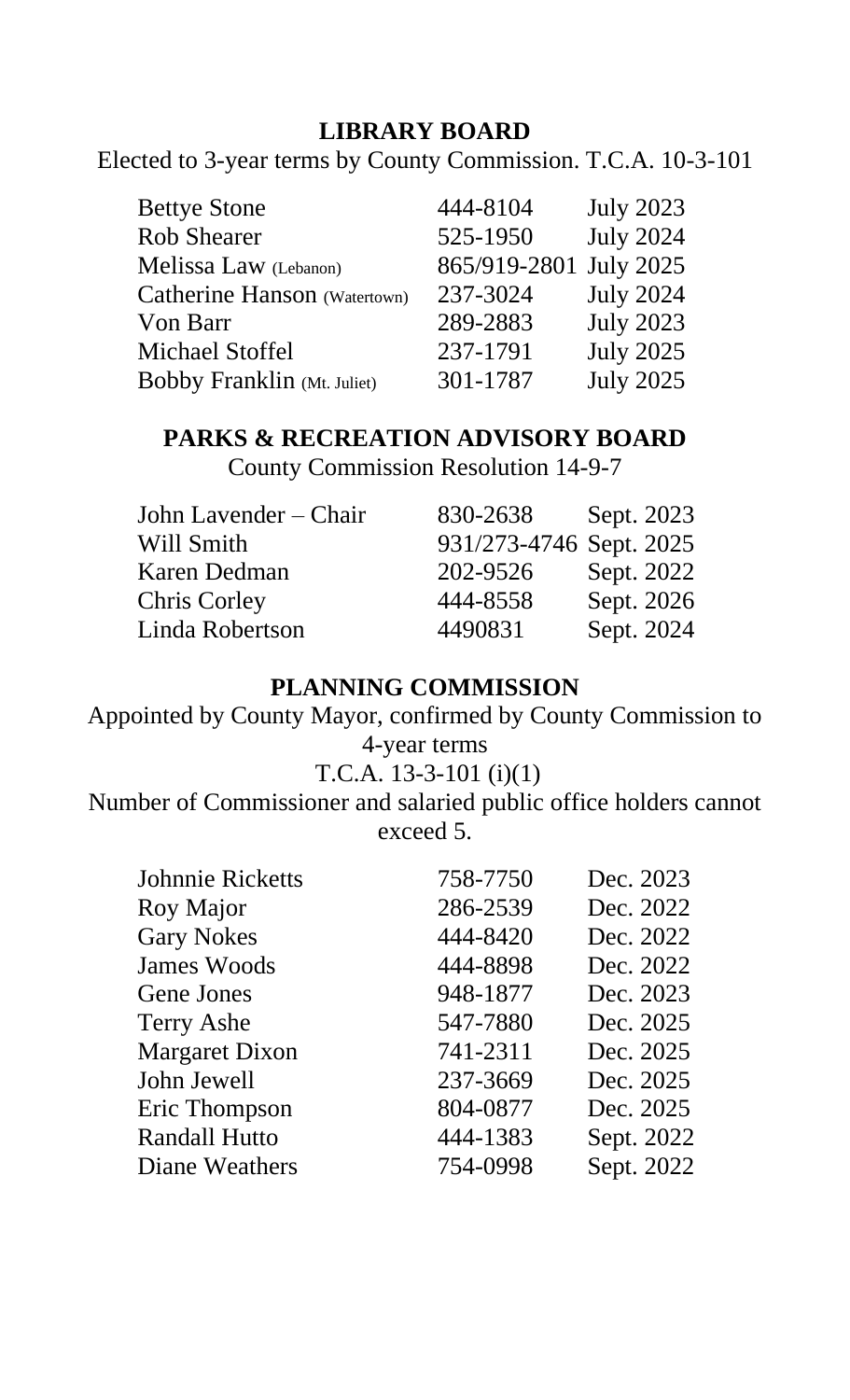## **PUBLIC RECORD COMMISSION**

T.C.A. 10-7-401

| <b>Jim Goodall, County Court Clerk</b> | 444-0314 |
|----------------------------------------|----------|
| Martin Frost, Genealogist              | 449-5442 |
| <b>Annette Stafford, Commissioner</b>  | 449-2473 |
| Jerry McFarland, Historian             | 547-4041 |
| Jackie Murphy, Register of Deeds       | 443-2611 |
| Barry Tatum, Judge                     | 444-9537 |
| Linda Granstaff, Archives Director     | 443-1993 |

#### **ROAD COMMISSION**

Elected to 4-year terms by County Commission See Private Act

| Randall Hutto, Chr.      | 444-1383 |
|--------------------------|----------|
| Steve Murphy, Road Supt. | 444-9022 |

| Kenny Reich          |          | Zone 1 418-0948                                     | <b>July 2022</b> |
|----------------------|----------|-----------------------------------------------------|------------------|
|                      |          | Voting Districts 5, 6, 15, 17, 19, 23               |                  |
| <b>Chad Barnard</b>  | Zone $2$ | 547-4425<br>Voting Districts 1, 4,8, 10, 18, 22, 25 | <b>July 2024</b> |
| <b>Terry Scruggs</b> |          | Zone 3 237-0565<br>Voting Districts 7,9,12,20,21,24 | <b>July 2023</b> |
| Sonja Robinson       | Zone $4$ | 604-2226<br>Voting Districts 2,3,11,13,14,16        | <b>July 2025</b> |

### **SANITARY SEWER ACCESS COMMITTEE** County Resolution 01-1-4

Randall Hutto 444-1383 Tom Brashear 449-2836 Chris Richardson 444-3025 Terry Ashe 547-7880 Sonja Robinson 604-2226 Tommy Jones 449-6282 Earl Ray, Jr. 443-3817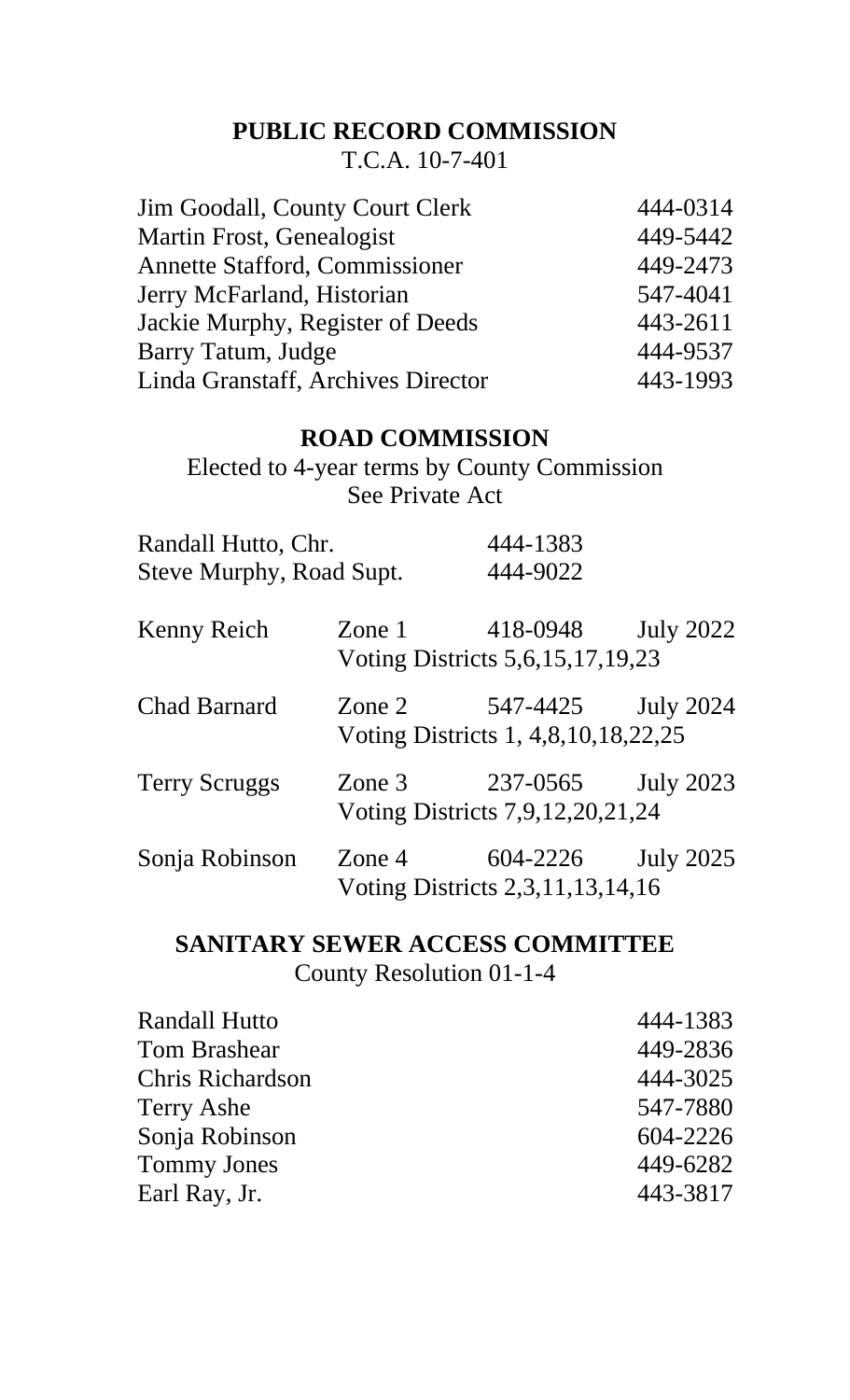# **SOLID WASTE REGIONAL PLANNING BOARD**

T.C.A. 68-211-813 Elected to 6-year terms

| <b>Randall Hutto</b>         | 444-1383 | April 2028        |
|------------------------------|----------|-------------------|
| Lon Mires                    | 444-7923 | April 2027        |
| Lawrence "Pat" Wood          | 305-0087 | April 2027        |
| <b>Jeff Baines (Lebanon)</b> | 443-2824 | April 2026        |
| <b>Chris Richardson</b>      | 444-3025 | <b>April 2023</b> |

# **SPORTS AUTHORITY OF WILSON COUNTY**

County resolution 98-12-14

County Mayor appointment confirmed by County Commission to 6-year terms

| Andy Bond             | 773-2663 | Jan. 2027 |
|-----------------------|----------|-----------|
| R.D. Denny            | 443-0058 | Jan. 2027 |
| <b>Jeff Gannon</b>    | 773-9000 | Jan. 2027 |
| <b>Tony Shelton</b>   | 521-9782 | Jan. 2023 |
| Veronica Bender       | 547-4923 | Jan. 2023 |
| Jeni-Lind Brinkman    | 418-5364 | Jan. 2023 |
| <b>Jeff Rowlett</b>   | 773-3510 | Jan. 2025 |
| <b>Britt Linville</b> | 759-4357 | Jan. 2025 |
| <b>Brian Wood</b>     | 444-8616 | Jan. 2025 |
|                       |          |           |

## **URBAN TYPE FACILITIES BOARD**

Road Commission serves. See County Resolution

| 444-1383 | Sept. 2022       |
|----------|------------------|
| 418-0948 | <b>July 2022</b> |
| 547-4425 | <b>July 2020</b> |
| 286-2217 | <b>July 2023</b> |
| 604-2226 | <b>July 2025</b> |
|          |                  |